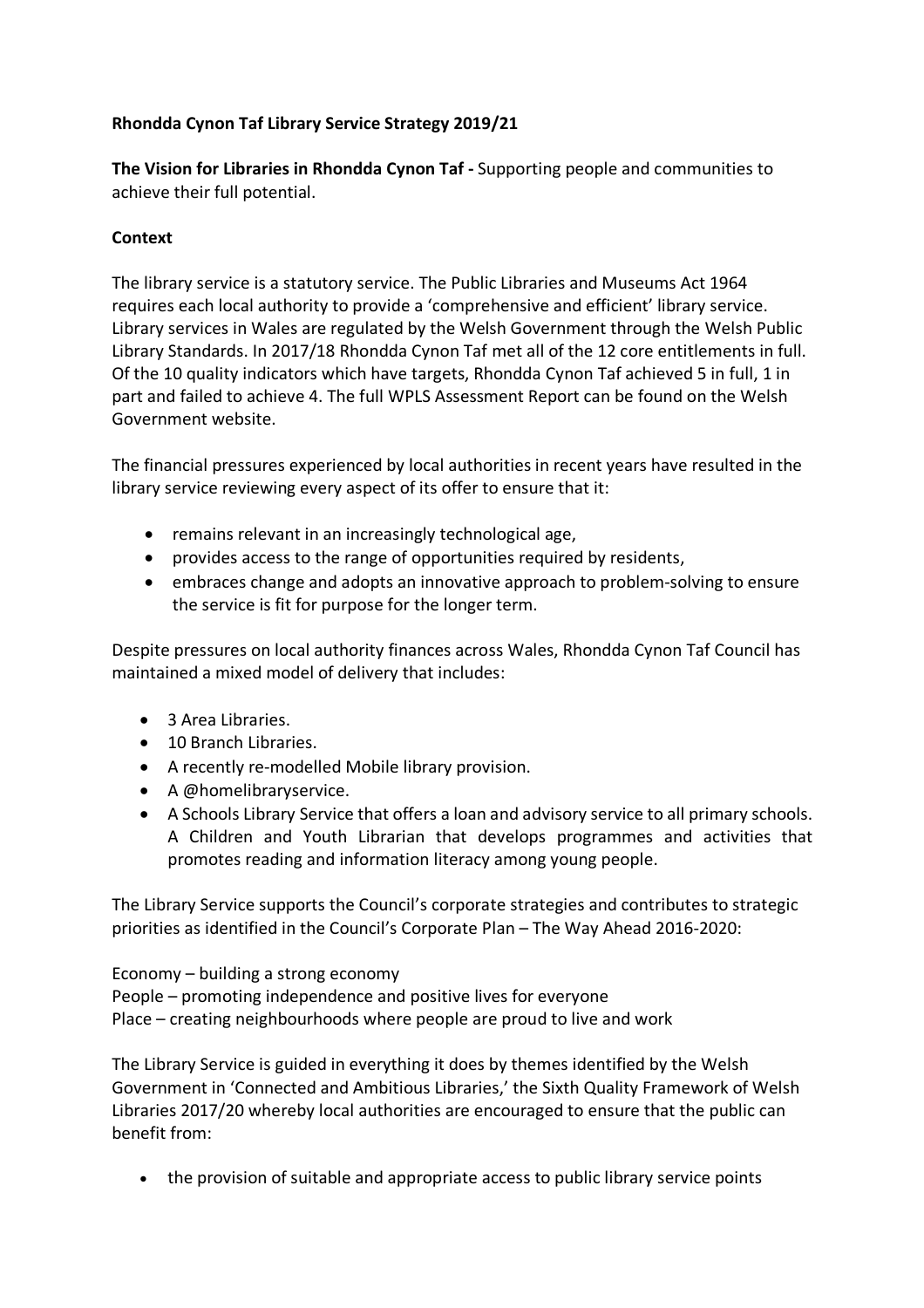- a suitable and appropriate range of materials and activities available
- access to adequate levels of staffing and a skilled workforce
- adequate capital investment in buildings, effective ICT and efficient management systems for their library service.

Libraries also play a key role in supporting the local authority to meet the 7 well-being goals identified in the Well-being of Future Generations Act.

## **Vision**

Our vision for Rhondda Cynon Taf Libraries reflect the Universal Offers developed by the Society of Chief Librarians for library services.

DIGITAL: To narrow the digital divide between those who regularly access information online and those who don't.

READING: To help create a more literate and confident society by developing, delivering and promoting reading activities in the library.

HEALTH: To help people manage their health and well-being.

INFORMATION: Ensure that all library users are supported to access quality information and online services in key areas such as careers, health, personal finance and benefits.

LEARNING: Libraries are present throughout a person's learning journey to build confidence, support education, increase creativity and improve digital skills.

CULTURE: More people have access to quality and diverse cultural experiences and events through libraries, especially those less likely to access arts and culture.

## **Library Service 2017/18**

People visiting libraries – 799,101 visitors Library members – 65,031 members Loans of books and other materials – 439,094 loans Volunteer hours – 2442 hours % usage of Public access PC – 24% Usage of Wi-Fi in hours – 881,070 hours Average opening hours each week – 524 hours % user satisfaction with the service – 96%

#### **Key priorities**

- keeping the service relevant in a rapidly changing environment
- embedding new models of service delivery